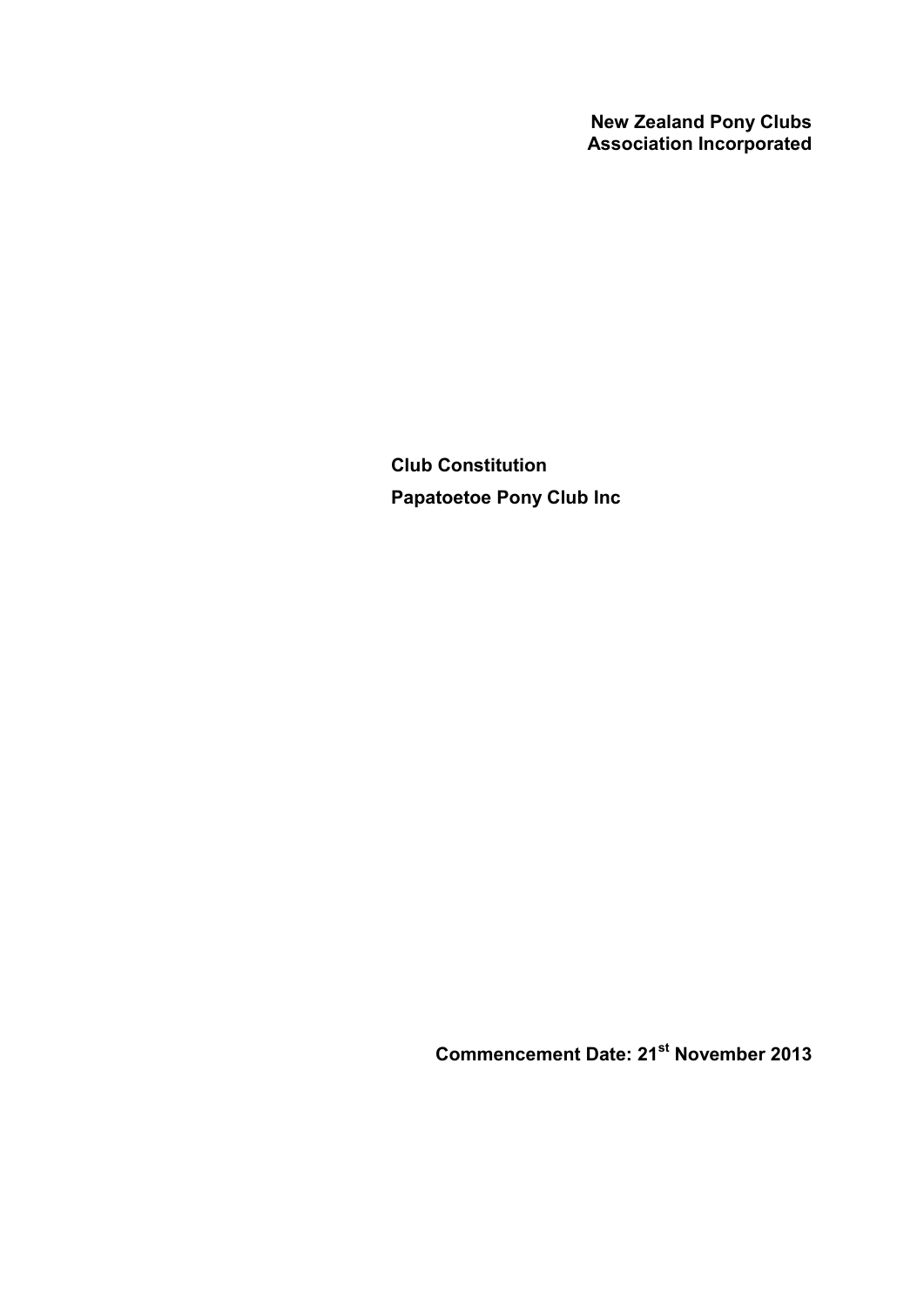### **Table of Contents**

| 1.  |                |
|-----|----------------|
| 2.  |                |
| 3.  |                |
| 4.  |                |
| 5.  |                |
| 6.  |                |
|     | a.             |
|     | b.             |
|     | C <sub>1</sub> |
|     | d.             |
|     | е.             |
|     | $f_{\cdot}$    |
|     | g.             |
|     | h.             |
|     | i.             |
|     | j.             |
|     | k.             |
| 7.  |                |
| 8.  |                |
| 9.  |                |
| 10. |                |
| 11. |                |
| 12. |                |
| 13. |                |
| 14. |                |
| 15. |                |
| 16. |                |
| 17. |                |
| 18. |                |

# Page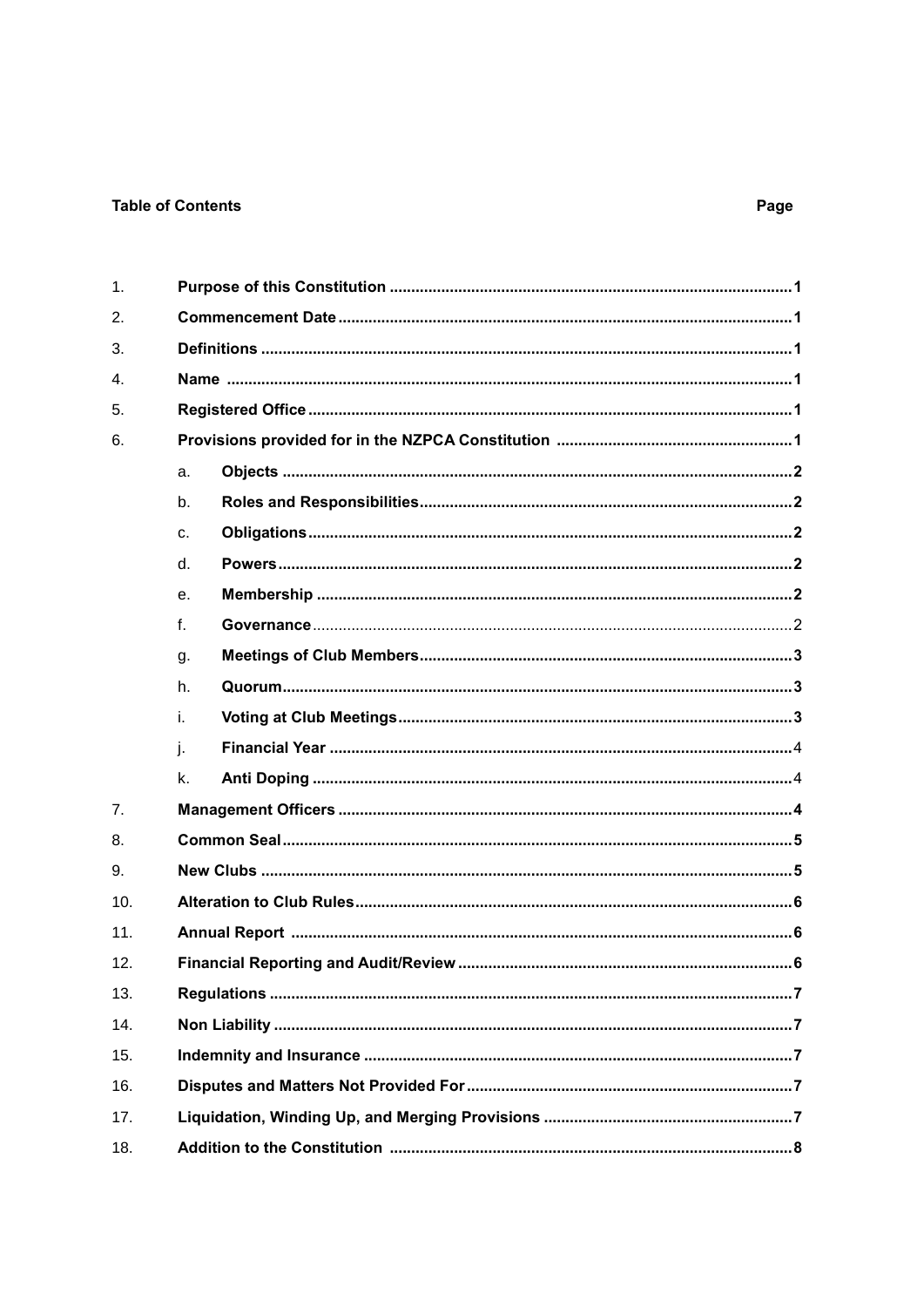### **New Zealand Pony Clubs Association Incorporated**

### **Template Constitution for Clubs**

#### 1. **Purpose of this Constitution**

- 1.1 The purpose of this Constitution for Clubs is to:
	- a. Provide a Club with a template Constitution so they can legally operate and flow from the NZPCA Constitution, and
	- b. Provide a template Constitution that is consistent with and in accordance with the NZPCA Constitution, and
	- c. Assist Clubs with their obligations, roles and responsibilities, and
	- d. Provide effective mechanisms for merging and winding up.
- 1.2 If a Club chooses not to adopt this template or wishes to add to it, that Club must send the proposed Constitution to the NZPCA Board, prior to approval by the Club concerned, to ensure it is consistent the NZPCA Constitution.

#### 2. **Commencement Date**

2.0 This template shall come into force on 21<sup>st</sup> November 2013 and shall continue in force until such time as it is revoked by the Club concerned or by the Board.

#### 3. **Definitions**

- 3.0 Every reference to the Constitution shall mean the NZPCA Constitution unless otherwise specified.
- 3.1 The words and phrases used in this Constitution shall have the same meaning as defined in the NZPCA Constitution, unless otherwise specified.

#### 4. **Name**

4.0 The name of the Incorporated Society is Papatoetoe Pony Club, (an Incorporation of Auckland Area Pony Club) of the New Zealand Pony Clubs Association Incorporated.

#### 5. **Registered Office**

5.0 The registered office of Papatoetoe Pony Club shall be at such place as determined by the Club's Committee from time to time. 2 Sutton Road Brookby, Auckland.

#### 6. **Provisions provided for in the NZPCA Constitution**

- 6.0 The following provisions have been provided for in the NZPCA Constitution:
	- a. **Objects** The objects of the Club must be in accordance and consistent with the Objects of NZPCA (Refer to Rule 3 of the NZPCA Constitution).

### b. **Roles and Responsibilities**

i. Each Club must mirror, and will be responsible for their Roles and Responsibilities as specified in Rule 8.4 of the NZPCA Constitution.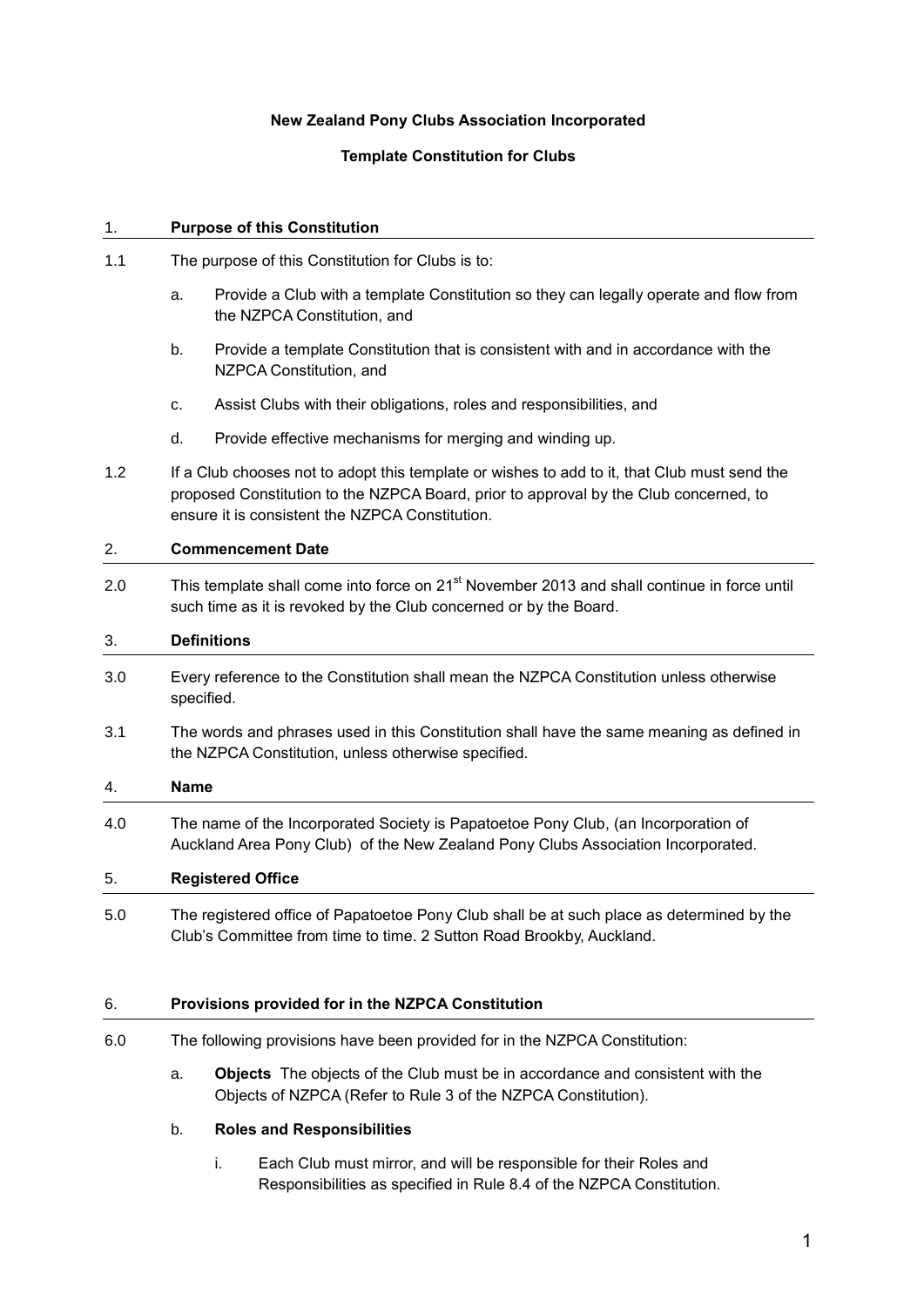## c. **Obligations**

- i. In addition to the Club being a member under Rule 13 of the NZPCA Constitution, a Club must be consistent and in accordance with the obligations stated in Rule 8.5 of the NZPCA Constitution including:
	- (a) Be registered, and maintain registration as an Incorporated Society under the Act, with fifteen (15) or more members (of whom eight (8) are adults – eighteen (18) years of age and older), unless a transition period is agreed to with the Board to allow a Club to become Incorporated.
	- (b) All Club Committee members must be eighteen (18) years of age and older and either a Riding Member, an Adult Member, or a Life Member.
	- (c) Establish a Club Committee which comprises up to two (2) Delegates from each Branch of that Club who are eighteen (18) years of age and older, and either a Riding Member, an Adult Member, or a Life Member, or no less than 7 member if a Club without Branches.

#### d. **Powers**

- i. The Powers of the Club must be in accordance and consistent with the Powers of NZPCA (Refer to Rule 4 of the NZPCA Constitution).
- e. **Membership,** including but not limited to the following:
	- i. Categories of Members (Refer to Rule 5.1 of the NZPCA Constitution)
	- ii. Members Rights and Obligations (Refer to Rule 13 of the NZPCA Constitution)
	- iii. Membership and Other Fees (Refer to Rule 14 of the NZPCA Constitution)
	- iv. Register of Members (Refer to Rule 8.7 of the NZPCA Constitution)
	- v. Resignation and Termination of Membership (Refer to Rule 16 of the NZPCA Constitution)

(Membership) must mirror, and be carried out according to the procedures and processes set out in and including Rule 5 to Rule 16 of the NZPCA Constitution.

- f. **Governance,** including but not limited to the following:
	- i. Officers (the Officers are listed below under 'Management Officers')
	- ii. Committee Composition and Membership
	- iii. Duties and Powers of Committee Members
	- iv. Committee Meetings and Procedures
	- v. Appointment and Election of Committee Members

#### g. **Meetings of Club Members**

#### i. **General Meeting**

(a) The Club shall, prior to the Area Annual General Meeting and before 31 May each year hold an Annual General Meeting.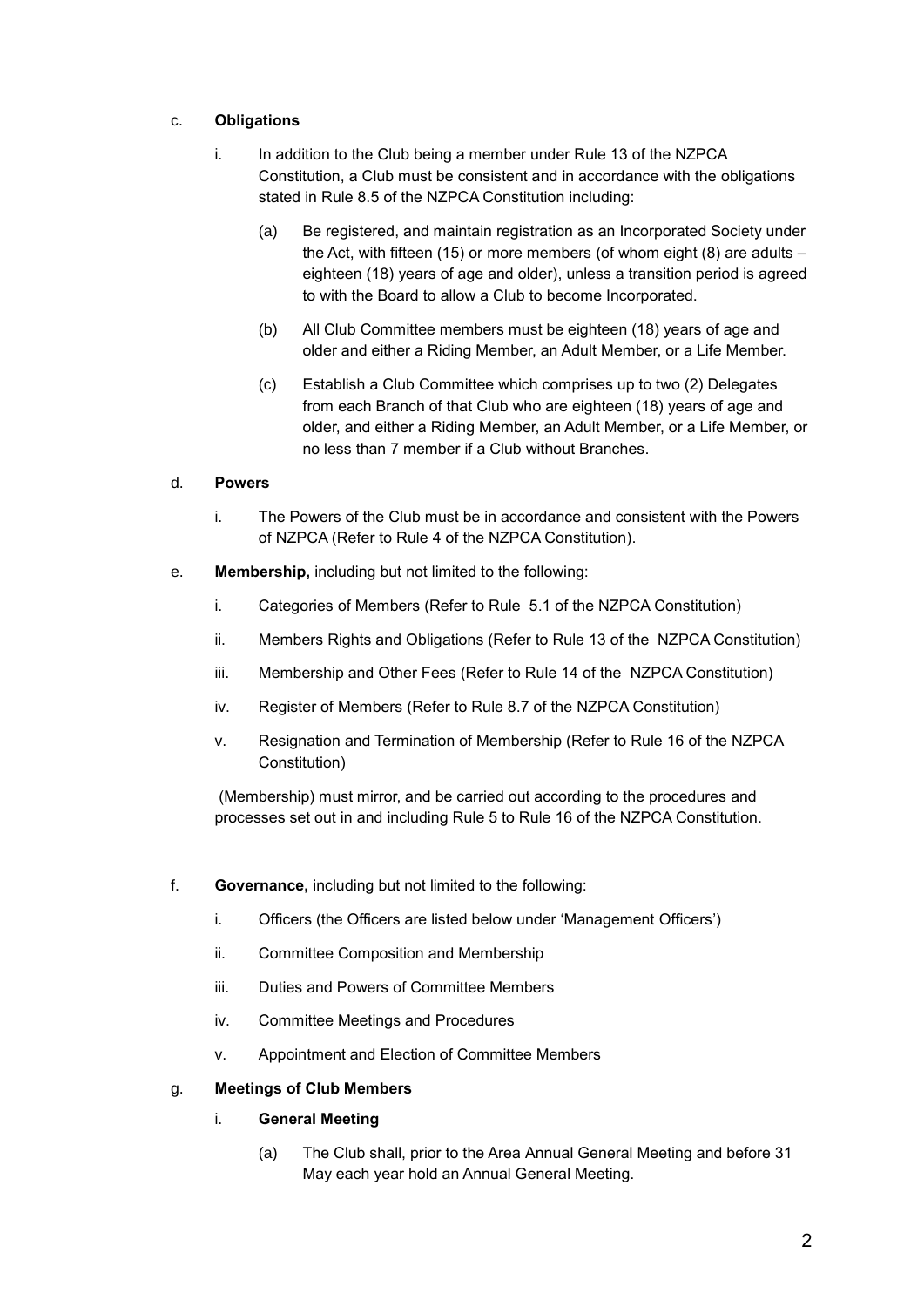- (b) All members of the Club who are eighteen (18) years of age and older and either, a Riding Member, an Adult Member or a Life Member shall be entitled to attend, but unless an appointed Branch Delegate, shall not be entitled to vote, or in the case of a Club (without Branches), all members of the Club who are eighteen (18) years of age and older, and either a Riding Member, an Adult Member or a Life Member shall be entitled to attend and vote.
- (c) The District Commissioner, the Executive Committee or upon written requisition by 50% of Delegates to the Committee convene a Special Meeting of the Club. Refer to Rule 6.1g. ii. (c) re notification of the meeting.
- (d) Notification of General Meetings sixteen (16) days prior notice of either the Annual General Meeting or a Special Meeting of a Club (including the day of notification and of the meeting) shall be circulated to all Members eighteen (18) years of age and older, and either a Riding Member, an Adult member or a Life Member. Such notice to stipulate the time, place, date and the business of the meeting.

### ii. **Committee Meetings**

- (a) Meetings of the Committee shall be held at least three (3) times a year.
- (b) Notification of Committee meetings The Secretary shall, upon written request of not less than five (5) members of the Committee convene a meeting giving at least seven (7) days prior notice to each member of the Committee.

#### h. **Quorum**

i. A Quorum for any Club Meeting (with Branches) shall be fifty per cent (50%) plus one (+1) of those eligible to attend and vote, or in the case of a Club withourt Branches a quorum of seven (7) of either, Riding Members, Adult Members or Life Members of the Club , who are eighteen (18) years of age and older and who are eligible to attend and vote.

#### i. **Voting at Club Meetings**

i. Voting at any meeting (Committee Meeting, Annual General Meeting or Special Meeting) of the Club may be conducted by voice, show of hand, ballot or secret ballot.

## ii. **General Meetings**

(a) At any Annual General Meeting or Special Meeting of the Club (with Branches), only the duly appointed Club Delegates present at the meeting shall have a vote, or at any Annual General Meeting or Special Meeting of A Club (without Branches), all members who are eighteen (18) years of age and older and either a Riding Member, Adult Member and Life Member shall be entitled to attend and vote.

#### iii. **Committee Meetings**

(a) At any Committee meeting of the club, only the duly appointed Branch Delegates present at the meeting shall have a vote, or for a Committee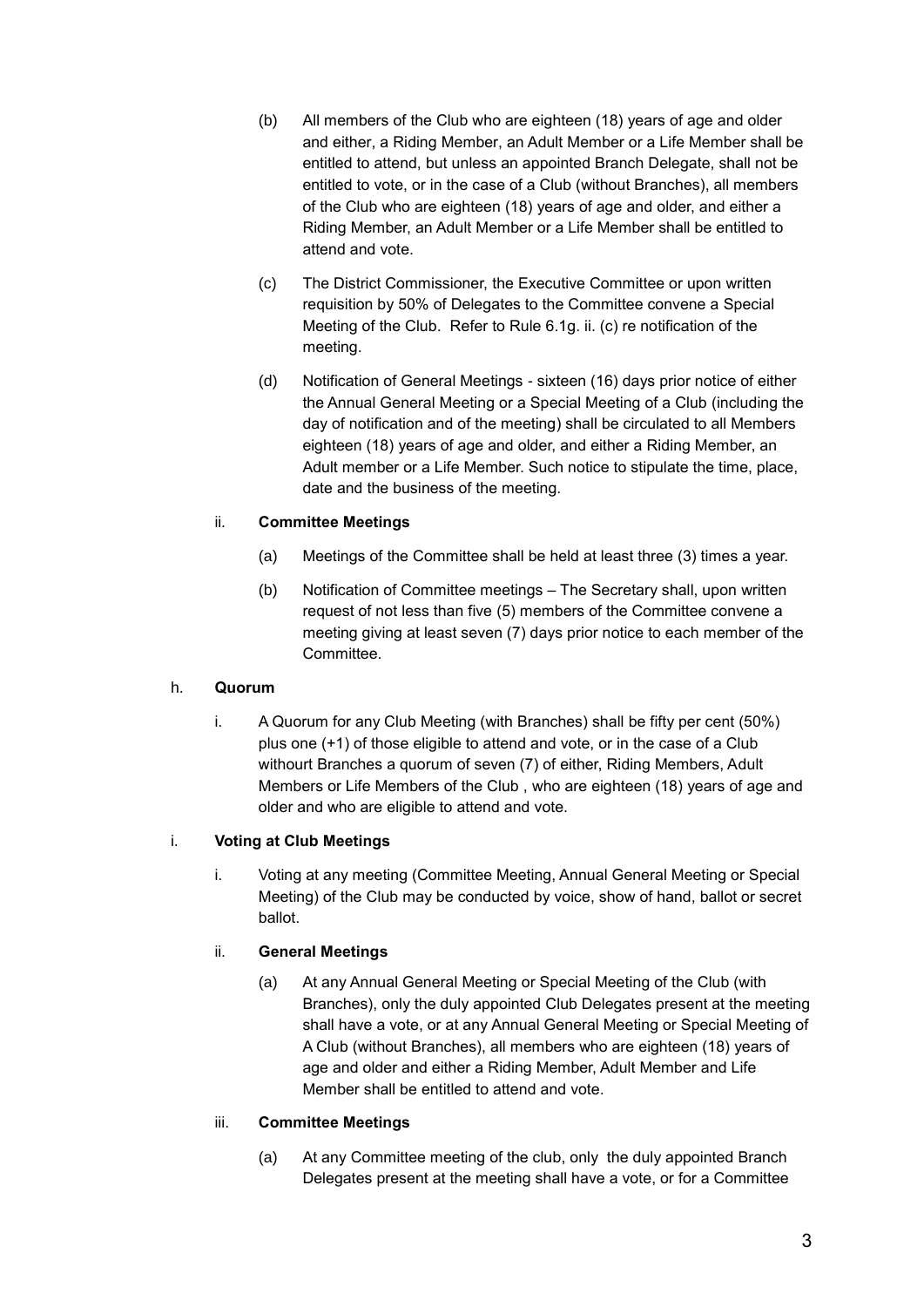meeting of a Club (without Branches) only the duly appointed Committee Members present at the meeting shall be entitled to vote.

iv. The District Commissioner will have the casting vote at any meeting (Committee Meeting, Annual General Meeting or Special Meeting) of the Club.

### j. **Financial Year**

i. The financial year will begin 1 April and end on 31 March of the following year.

### k. **Anti Doping**

i. This process must be consistent and in accordance with Rule 30 of the NZPCA Constitution.

### 7. **Management Officers**

7.1 The Club shall be managed by a Committee elected annually at the Annual General Meeting and include:

- a. District Commissioner
- b. Assistant District Commissioner
- c. Secretary
- d. Treasurer
- e. Head Coach / Rally Coordinator
- f. Committee Members (no less than three (3) members)
- 7.2 Confirmation of Branch Delegates (Clubs with Branches) no more than two (2) Delegates from each Branch of that Club
- 7.3 An **Executive Committee** of three (3) members will be elected from the above-named Officers and Branch Delegates.

a. The Club Committee may delegate any of its powers, duties and roles and responsibilities to the Executive Committee.

b. The Executive Committee may make any decisions necessary between meetings of the Club Committee, which by reason of urgency, cannot be left until the next committee meeting.

### 7.4 In addition to the above elected Officers, the following appointments are required:

- a. Authorised Person
- b. Delegates to Area Meetings (no more than two)
- c. Auditor/Reviewer
- d. Cheque Signatories (minimum of two)
- e. Delegates to NZPCA General Meetings
- 7.5 The **District Commissioner** of a Club oversees all activities and responsibilities of the Club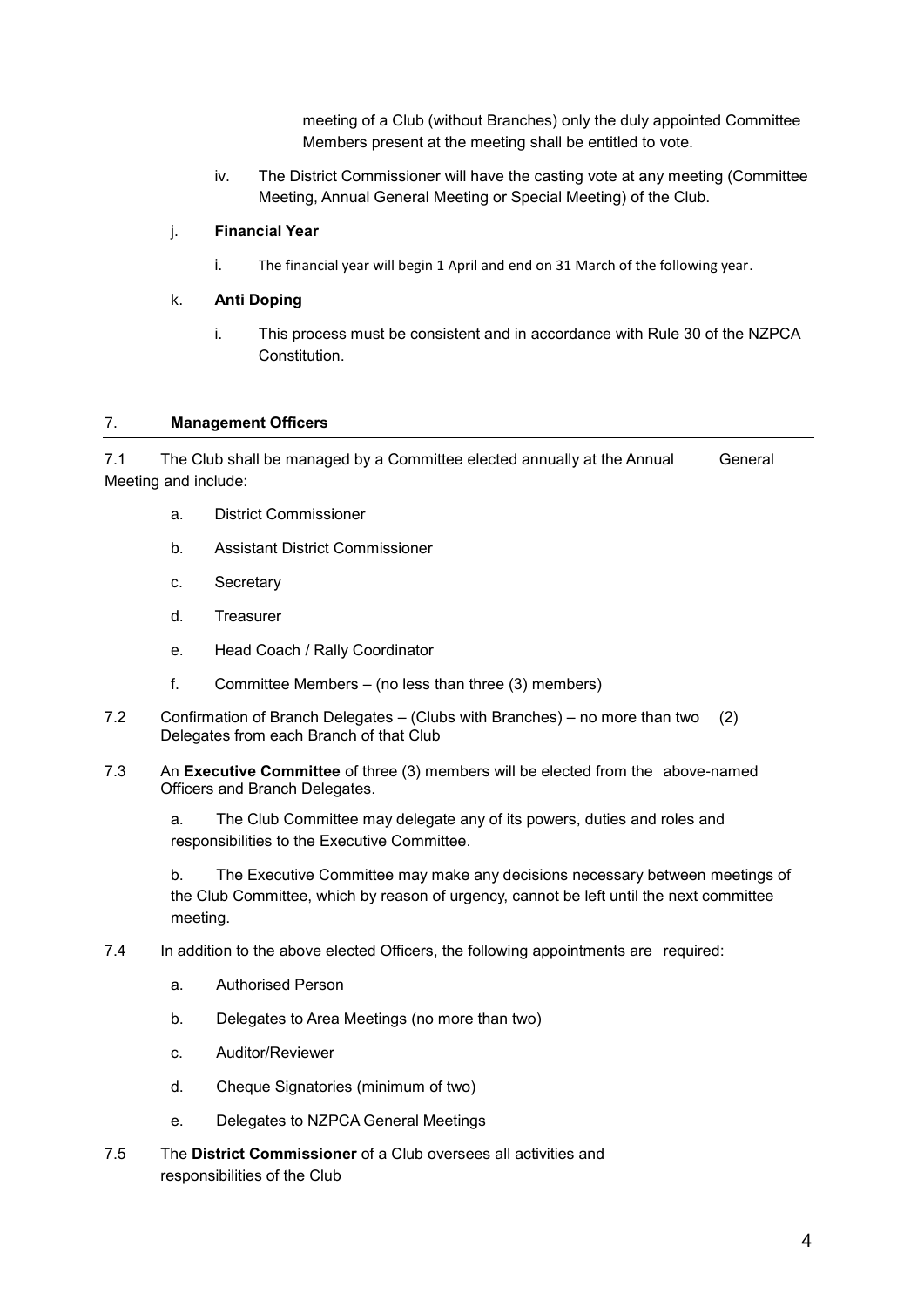- a. The District Commissioner will chair all Club Meetings, may not be a Branch Delegate and may only exercise a casting vote (in the event of equality of votes).
- 7.6 The **Secretary** shall keep all books/records and correspondence of the Club, including archives, and administer the correspondence, attend meetings and record and distribute the minutes of all meetings to members. The Secretary must work in close liaison with the District Commissioner, and other members the Committee.

a. Minutes of all meetings, whether Annual General, Special, or Committee Meeting, shall be kept by the Secretary and entered into a proper book. The minutes of the preceding meeting shall be read and confirmed at the next meeting. The Minute Book of the Club shall be open to inspection by any Riding Member, Adult Member or Life Member who is eighteen (18) years of age and older, at all reasonable times.

- 7.7 The **Treasurer** of the Club is to account for all monies received, including Membership and other fees, and expended on account of the Club, and to present an audited/reviewed Sheet and Financial Statement at the Club's Annual General Meeting.
- 7.8 The elected Secretary and Treasurer of a Club may be the same Member, so long as both the Secretary and Treasurer duties are still carried out.
- 7.9 **Head Coach:** It shall be the duty of the Head Coach to organise rallies and certificate examinations in conjunction with the District Commissioner, as well as Coaching courses, as required. A Chief Coach must liaise with the Head of the Branches.
- 7.10 **Club Delegates to Area:** A Club shall appoint no more than two (2) Delegates to represent the Club at Area Meetings
- 7.11 **Club Delegates to NZPCA General Meetings:** A Club shall appoint two (2) Delegates to represent the Club at any NZPCA General Meetings
- 7.12 **Authorised Person:** A Club shall appoint a member eighteen (18) years of age and older and either a Riding Member, an Adult Member or a Life Member, who will be responsible for and maintaining the Club's database.

## 8. **Common Seal**

- 8.1 The Club which is incorporated under the Incorporated Societies Act 1908 shall have a Common Seal which shall be under the control of the Secretary. The Common Seal shall be by him or her to documents (only following a resolution) only in pursuance of a resolution of the Committee of the Club, or (following) of a Special Meeting of the said Club. The Common Seal shall be affixed in the presence of two (2) members of the Committee, and the Secretary.
- 8.2 The Common Seal for a Club should be consistent and in accordance with Rule 31 of the NZPCA Constitution.

#### 9. **New Clubs**

- 9.0 The procedure for New Clubs is specified in the General Regulations.
- 9.1 The procedure must be consistent and in accordance with the General Regulations.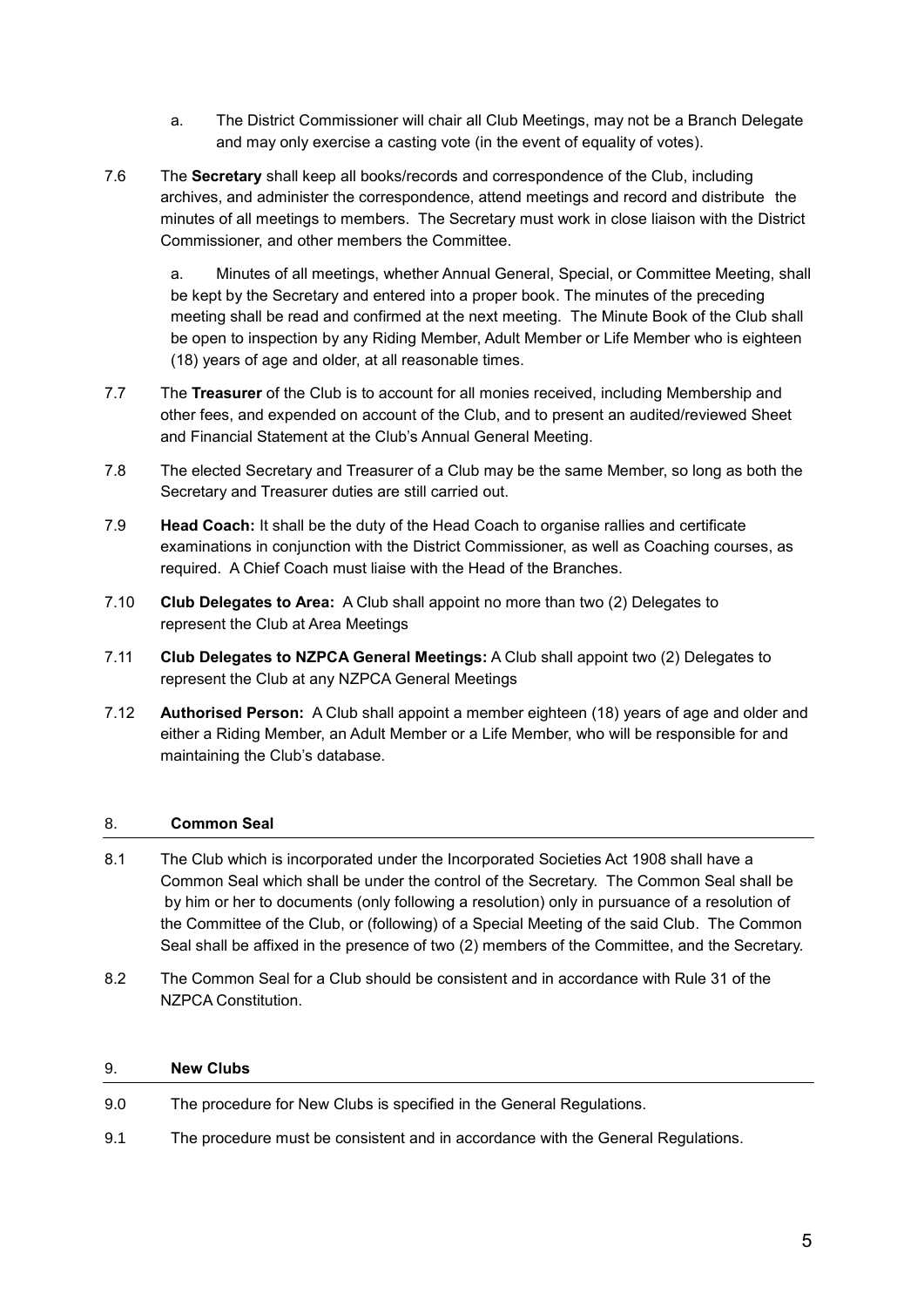### 10. **Alteration to Club Rules**

- 10.0 The Club may alter, rescind, or add to these rules provided however that no alteration, rescission or addition to such Rules shall be made without:
	- a. Notice of the proposed alteration, rescission, or addition of a new rule, having been signed by two (2) duly appointed Officers, Riding Members, Adult Members or Life Members of the Club who are (18) years and older and deposited with the Secretary at least thirty (30) days before the Club's Annual General Meeting or Special General Meeting at which the same will be considered, and
	- b. A copy of such proposed new rule, alteration or addition having been notified to each Riding Member, Adult Member or Life Member of the Club who is eighteen (18) years of age and older, at least twenty one (21) days before the date of the Club's Annual General Meeting or Special General Meeting at which the same is to be considered, and
	- c. The sanction of 65% of those Riding Members, Adult Members and Life Members who are eighteen (18) years of age and older and who are voting in person at a Club's Annual General or Special General Meeting.
	- d. Prior approval of Inland Revenue Dept. of any alteration, rescission, or addition of the Rules pertaining to the Pecuniary Profit and/or Winding Up Clauses of these Rules.
- 10.1 No alteration, rescission or addition of the Rules shall be approved if it affects the non-profit aims, Personal Benefit Clause or the Winding Up Clause. The provisions and effect of this Clause shall not be removed from this document and shall be included and implied into any document replacing this document.

## 11. **Annual Report**

- 11.1 A Club shall prepare an Annual Report which contains:
	- a. The audited/reviewed annual financial statements as required under the Act, and
	- b. A written report summarising the year's activities.
- 11.2 A copy of the Annual Report must be sent to the Area immediately after the Club's Annual General Meeting.

### 12. **Financial Reporting and Audit/Review**

- 12.0 True accounts shall be kept of all moneys received and expended by the Club and the matters in respect of which such receipts and expenditure shall take place and of the assets, credits, and liabilities of the Club in books of account which shall be kept at such place or places as the Club shall from time to time think fit.
	- a. The financial size of the Club shall determine the financial reporting verification standards to be applied.
		- i. Where the Club is registered for GST (current turnover of \$60,000) or has assets greater than \$250,000, an Audit is required.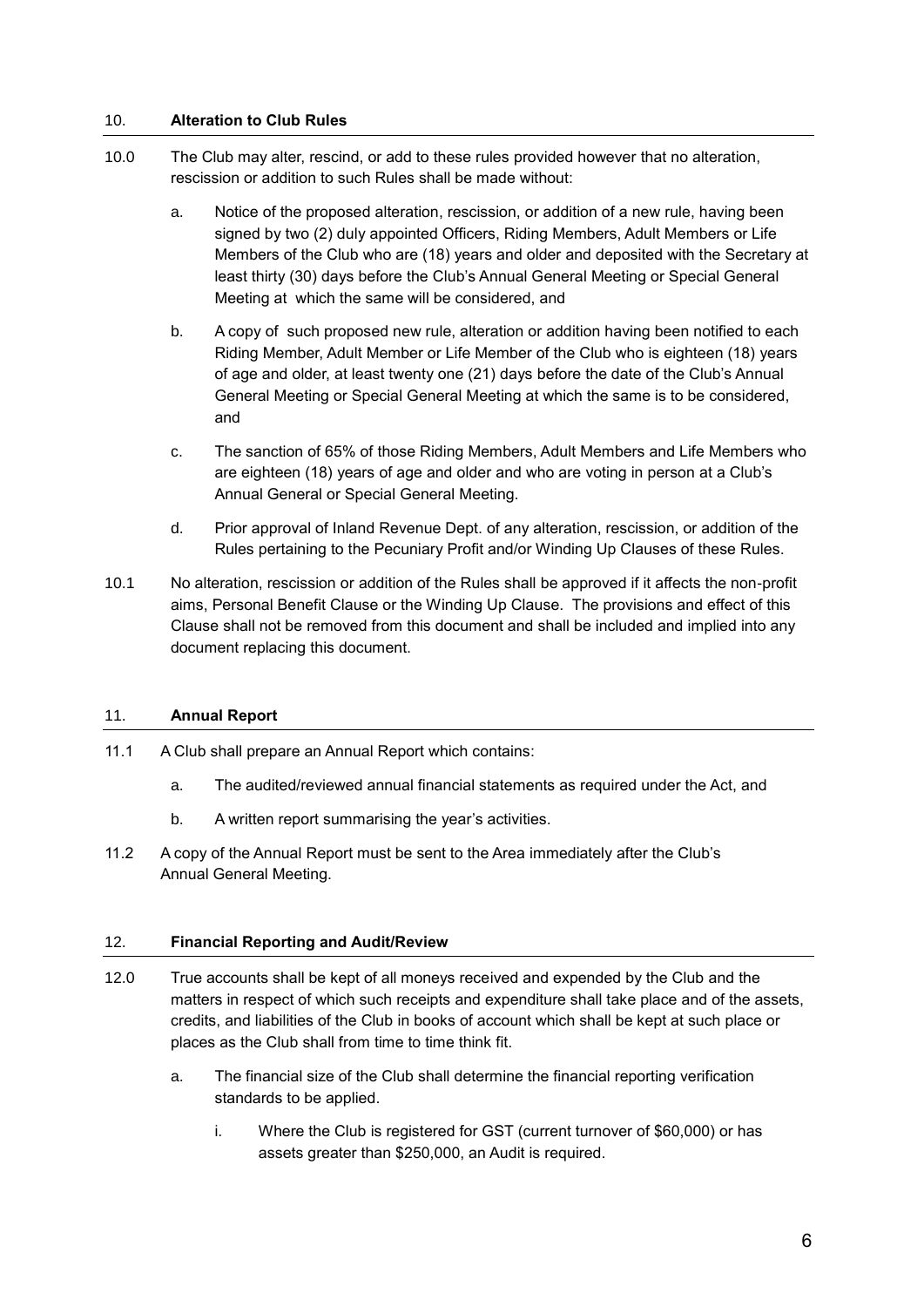- ii. Where the Club is not registered for GST (current turnover of \$60,000) or has assets less than \$250,000, a Review is required.
- iii. At the Annual General Meeting in every year an Auditor (or Reviewer) of the financial statements shall be appointed. The Auditor (or Reviewer) shall be appointed by resolution and shall hold office for one (1) year and shall be eligible for re-appointment (the following year).
- iv. The Auditor shall carry out an Audit (or the Reviewer shall carry out a Review) of the Club's financial statements prior to the Club's Annual General Meeting, and report to members. The report shall be available for inspection at all reasonable times by any Riding Member, Adult Member or Life Member of the Branch who is eighteen (18) years of age and older.
- v. Each year, (following) after the Club's Annual General Meeting, a signed copy of the financial statements together with the Minutes of the Meeting related to it, must be sent to the Registrar of Incorporated Societies.
- vi. All cheques drawn by the Club shall be signed by any two (2) of the District Commissioner, Secretary or Treasurer, or any other Riding Member, Adult Member or Life Member of the elected Club committee who is eighteen (18) years of age and older, if the role of Secretary and Treasurer is combined. All internet banking payment transactions must be confirmed by two (2) duly appointed Committee Members.

## 13. **Regulations**

- 13.0 All NZPCA Regulations shall be binding on a Club and its members.
- 13.1 To the extent of any inconsistency between the NZPCA Regulations and the NZPCA Constitution, the NZPCA Constitution shall prevail.

#### 14. **Non Liability**

14.0 Subject to the NZPCA Constitution being amended in due course, any membership agreement by any Riding Member, Adult Member, Life Member, Casual or Technical Member and any Person Responsible for a Horse who is eighteen (18) years of age and older will accept on agreement and declaration, that the NZPCA accepts no liability for any injury, loss or damage caused to any member, property or horse, during any pony club event or activity.

### 15. **Indemnity and Insurance**

- 15.0 Any Committee members, Officers and Employees of any NZPCA Club, shall be indemnified of any proceedings, costs and/or liabilities, as specified in Rule 35 of the NZPCA Constitution.
- 15.1 The NZPCA shall not indemnify any independent contractors.